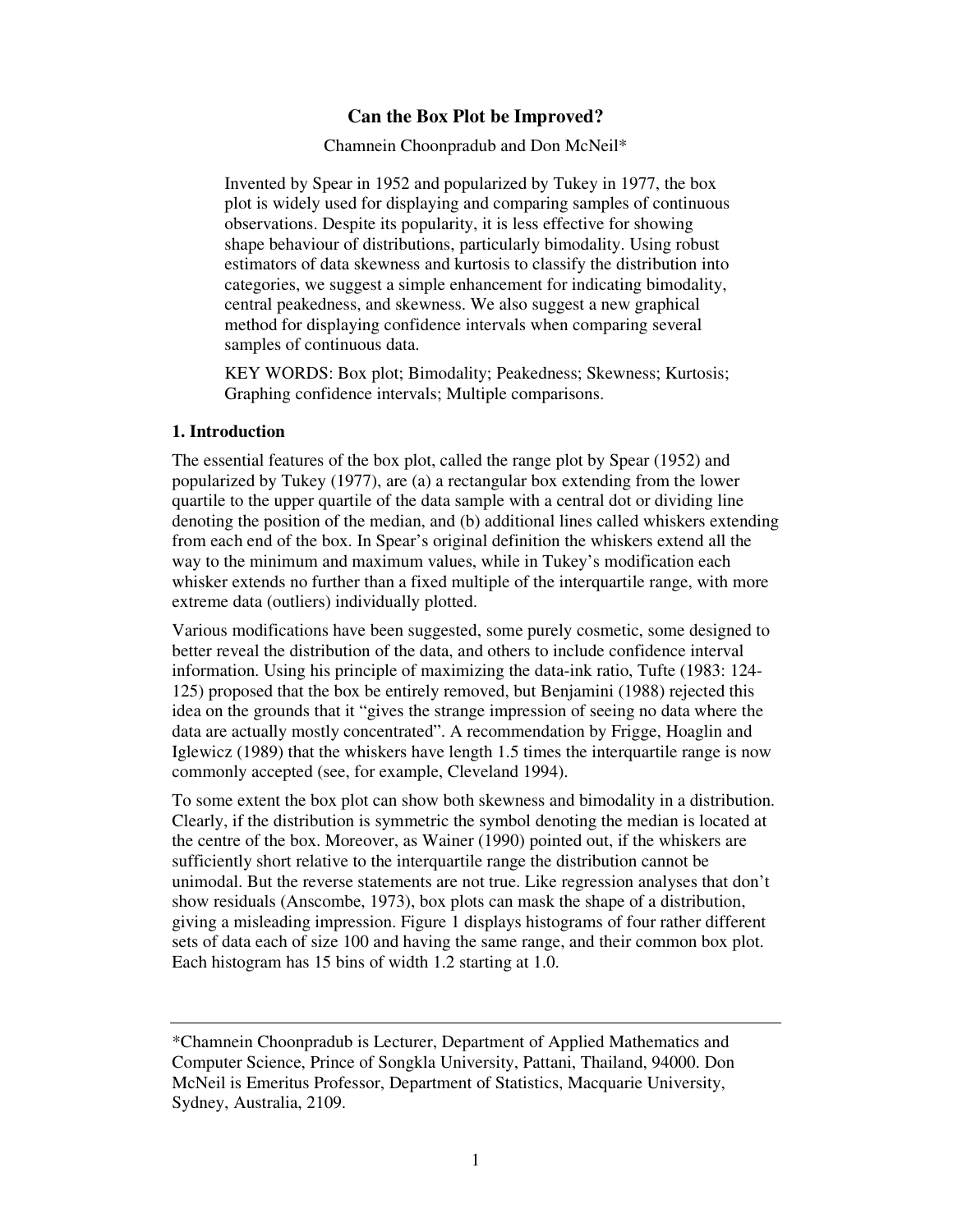The first sample comprises the normal scores for a sample of this size, scaled to range from 1.0 to 19.0. Sample 2 is a mixture of two identical symmetric clusters of data each of size 49 and centered at 7.4 and 12.6, respectively, together with isolated values at the ends of the range. Sample 3 is a mixture of 70 values spaced evenly over the range, 15 values at 9.5, and 15 values at 10.5. Sample 4 comprises a value at 1.0, 24 values at 7.4, 50 approximately evenly spaced values ranging from 7.4 to 12.6, and 25 approximately evenly spaced values ranging from 12.6 to 19.0.



*Figure 1: Histograms and box plot: four samples each of size 100*

In an attempt to improve the box plot to show shape information, Benjamini (1988) suggested a "histplot", obtained by varying the width of the box according to the density of the data at the median and quartiles, where these densities are estimated from a histogram with a small number of bins. Benjamini (1988) also suggested a variation called a "vase plot", in which the linear segments in the histplot are replaced by smooth curves based on a kernel density estimate. Hintze and Nelson (1998) suggested a further modification called a "violin plot", which is essentially the same as the vase plot, except that it extends to cover the whole range of the data.

While these methods provide informative and useful displays, in essence they just replace the box plot by a kind of histogram, rather than modifying it. The problem remains to choose the extent of smoothing, which in turn should depend on the sample size. The box plot has become popular largely because of its simplicity. This raises the question: Is there a simple modification of the box plot that provides better information about the shape of the distribution, especially bimodality?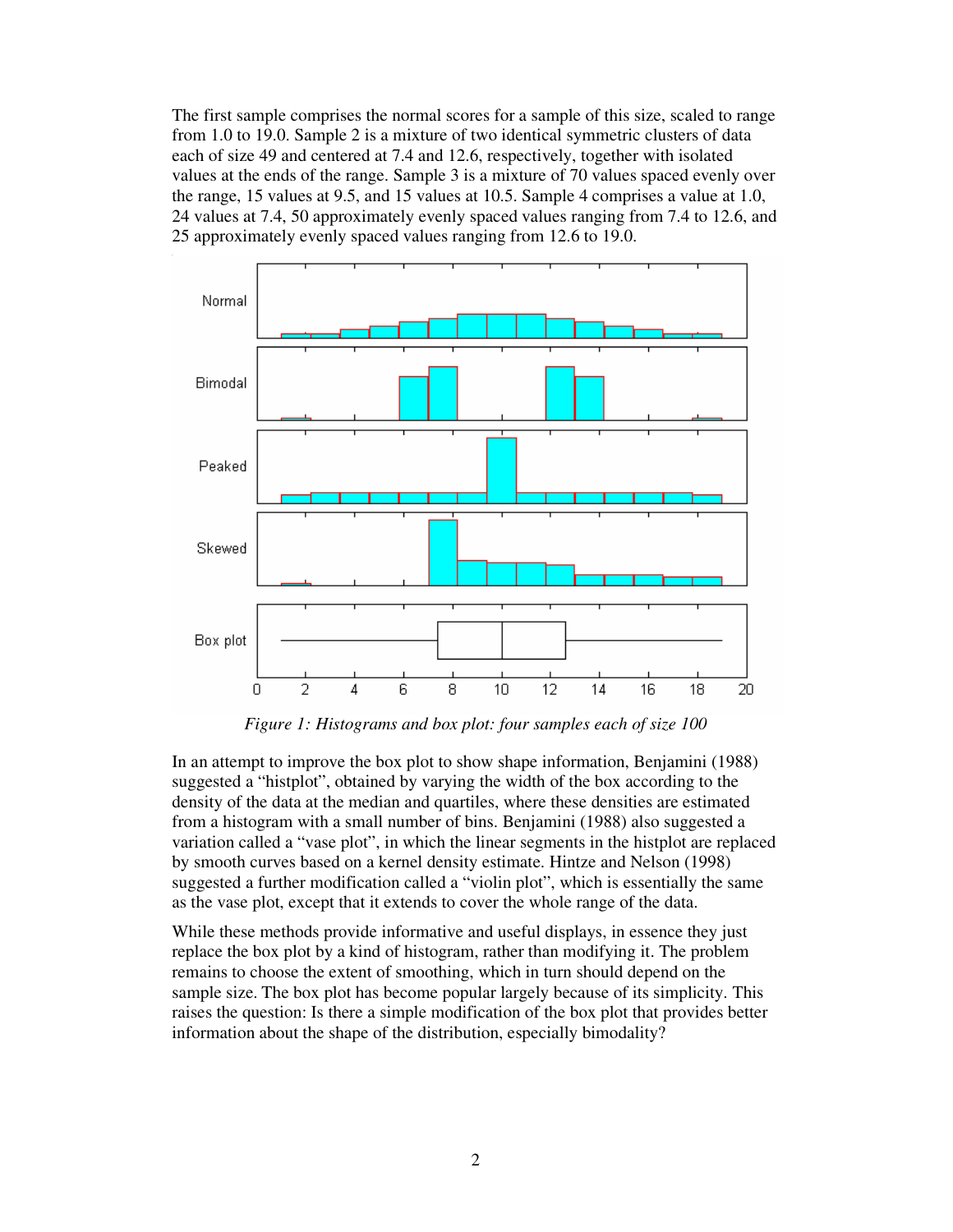#### **2. Showing skewness and kurtosis in a box plot**

A possible approach is to thicken appropriate vertical lines in the box. Thus, if a distribution is right skewed, replace the edge of the box denoting the lower quartile by a thick line. If it is left skewed, thicken the edge corresponding to the upper quartile. If it is bimodal, thicken both edges. Similarly, if the distribution is peaked in the middle, thicken the line denoting the median. Figure 2 shows these possibilities for some typical samples.

An allocation rule is needed. Choonpradub (2003) did a study of viewers' choices when asked to classify sets of histograms into six classes as follows: (1) bell-shaped, (2) right-skewed, (3) left-skewed, (4) bimodal, (5) symmetric & long-tailed, or (6) other shape. The study involved 334 undergraduate and graduate students from Australia and Thailand separated into six groups, with the subjects in each group shown histograms of 16 samples with different shapes, so there were 96 samples in all. Each histogram was labeled with its sample size (50, 100 or 200).



*Figure 2. Box plot shapes: (from top) normal, right-skewed, left-skewed, bimodal, centrally peaked*

Since bimodality corresponds to a low value of the kurtosis (scaled fourth moment), it is reasonable to use the sample skewness and kurtosis coefficients to allocate the distribution to one of the five classes. But Choonpradub's subjects placed undue attention on outliers, and she advocated the use of robust measures of skewness  $(\gamma)$ and kurtosis  $(\kappa)$ , based on interquantile ranges of the sample distribution  $F$  as follows.

$$
\gamma = c_1 \frac{F^{-1}(\alpha) + F^{-1}(1-\alpha) - 2F^{-1}(0.5)}{F^{-1}(1-\alpha) - F^{-1}(\alpha)},
$$
\n(1)

$$
\kappa = c_2 - c_3 \frac{F^{-1}(1-\beta) - F^{-1}(\beta)}{F^{-1}(1-\alpha) - F^{-1}(\alpha)}.
$$
\n(2)

The robust skewness is thus defined in terms of the extent to which the median,  $F^{-1}(0.5)$ , is displaced from the interval  $F^{-1}(1-\alpha) - F^{-1}(\alpha)$  spanning the area between the two  $\alpha$ -tails, while the robust kurtosis is a linear function of the ratio of the widths of two similar intervals with tail areas  $\beta$  and  $\alpha$ , respectively, where  $\beta > \alpha$ . Note that if  $\alpha$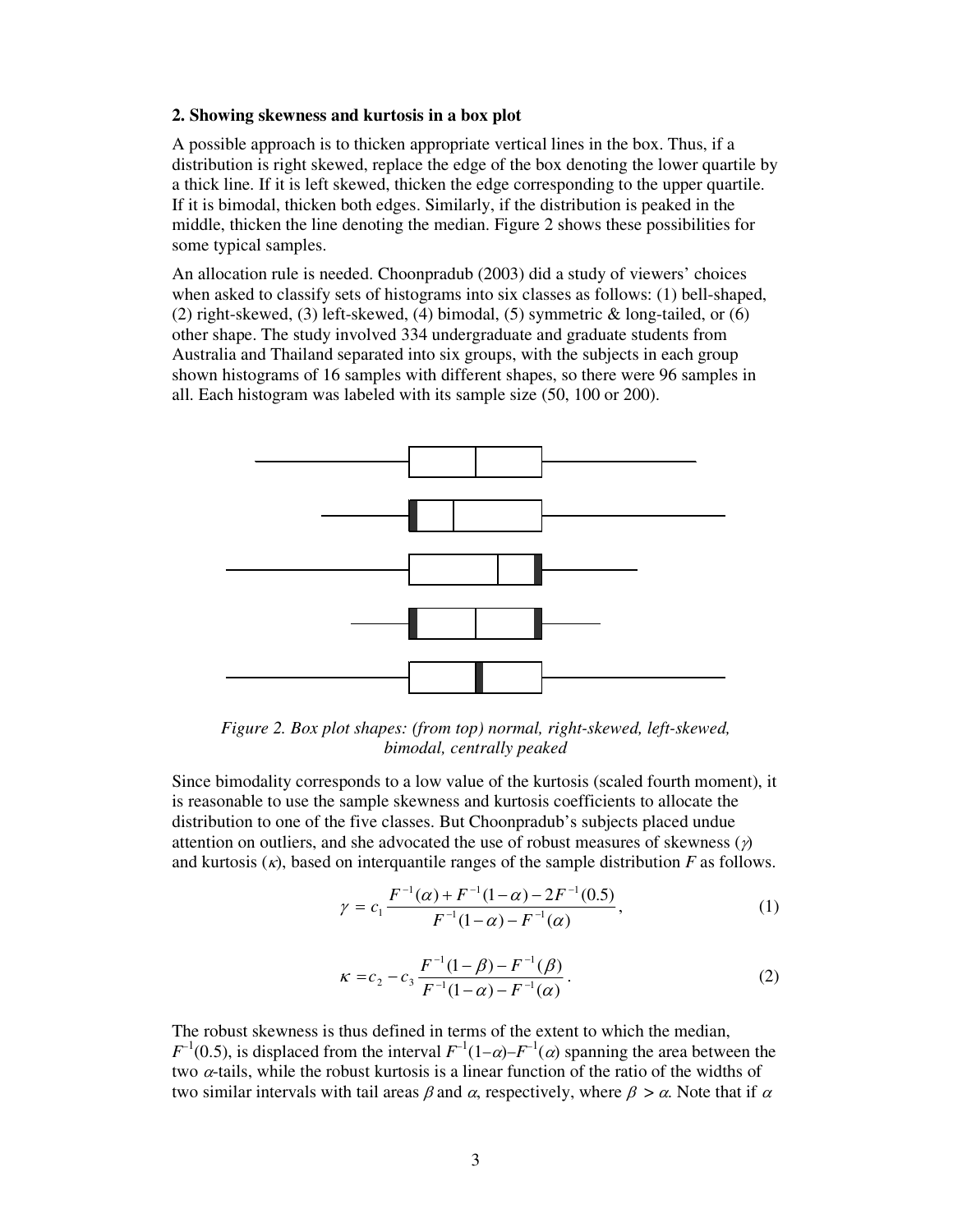is 0.25,  $\gamma$  can be computed directly from the box plot because  $F^{-1}(1-\alpha) - F^{-1}(\alpha)$  is then the interquartile range.

When choosing the parameter  $\alpha$  it is important to bear in mind that box plots already show outliers quite well, as well as skewness within the central half of the distribution. These considerations dictate that  $\alpha$  should be sufficiently large to make  $\gamma$ resistant against the outliers already shown, but substantially smaller than 0.25. A reasonable range might be 0.05 to 0.1. The parameter  $\beta$  should be at least 0.25 because the robust kurtosis should focus on peakedness or emptiness in the middle of the distribution, and to achieve this, the inner interval should be enclosed between the quartiles.

The constants  $c_1$ ,  $c_2$  and  $c_3$  could be selected to make the robust measures agree with the conventional coefficients of skewness and kurtosis when there are no outliers. The standard outlier-free distribution is clearly the normal distribution with kurtosis 0. Also the minimum kurtosis  $(-2)$  occurs for a symmetric binary distribution. Matching these requirements, Equation (2) gives

$$
c_2 = 2 \frac{\Phi^{-1}(1-\beta)}{\Phi^{-1}(1-\alpha) - \Phi^{-1}(1-\beta)},
$$
\n(3)

$$
c_3 = c_2 + 2,\tag{4}
$$

where  $\Phi$  is the standardized normal distribution function.

A reasonable choice for the pivotal skewed distribution might be the half-normal distribution, for which the coefficient of skewness is

$$
\gamma = \frac{(\frac{4}{\pi} - 2)\sqrt{\frac{2}{\pi}}}{(1 - \frac{2}{\pi})\sqrt{1 - \frac{2}{\pi}}} = 0.9953.
$$

Thus, using Equation (1) where *F* is the standardized half-normal distribution, we get

$$
c_1 = 0.9953 \frac{\Phi^{-1}(1 - \alpha/2) - \Phi^{-1}(0.5 + \alpha/2)}{\Phi^{-1}(\alpha/2) + \Phi^{-1}(1 - \alpha/2) - 2\Phi^{-1}(0.75)}.
$$
\n
$$
(5)
$$

For  $\alpha = 0.1$  and  $\beta = 0.35$ , equations (3)-(5) give  $c_1 = 3.587$ ,  $c_2 = 0.860$  and  $c_3 = 2.860$ .

Figure 3 shows a scatter plot of the robust skewness and kurtosis coefficients for the 96 samples Choonpradub used. The plotting symbols are circles for samples seen as bell-shaped, triangles for samples perceived to be skewed, squares for samples seen as bimodal or short-tailed, and horizontal bars for samples seen as long-tailed.

The graph also shows regions that could be used to allocate samples to distributional shapes based on the robust skewness and kurtosis. Based on the subjects' allocations in Choonpradub's (2003) study the following classification rule could be used.

- 1: Normal if  $|\gamma| \leq 0.4$  and  $|\kappa| \leq 0.2$ ;
- 2: Centrally peaked if  $\kappa > \max(0.2, |\gamma|/2)$ ;
- 3: Right-skewed if  $\gamma > 0.4$  and  $-0.2 \le \kappa < 2\gamma$ ;
- 4: Left-skewed if  $\gamma < -0.4$  and  $-0.2 \le \kappa < 2|\gamma|$ ;
- 5: Short-tailed (possibly bimodal) if  $\kappa < -0.2$ .

In Figure 3 the samples misclassified by the viewers according to this rule are plotted as filled symbols or, in the case of samples seen as long-tailed, by plus signs. In the next section we examine the more discrepant anomalies in detail.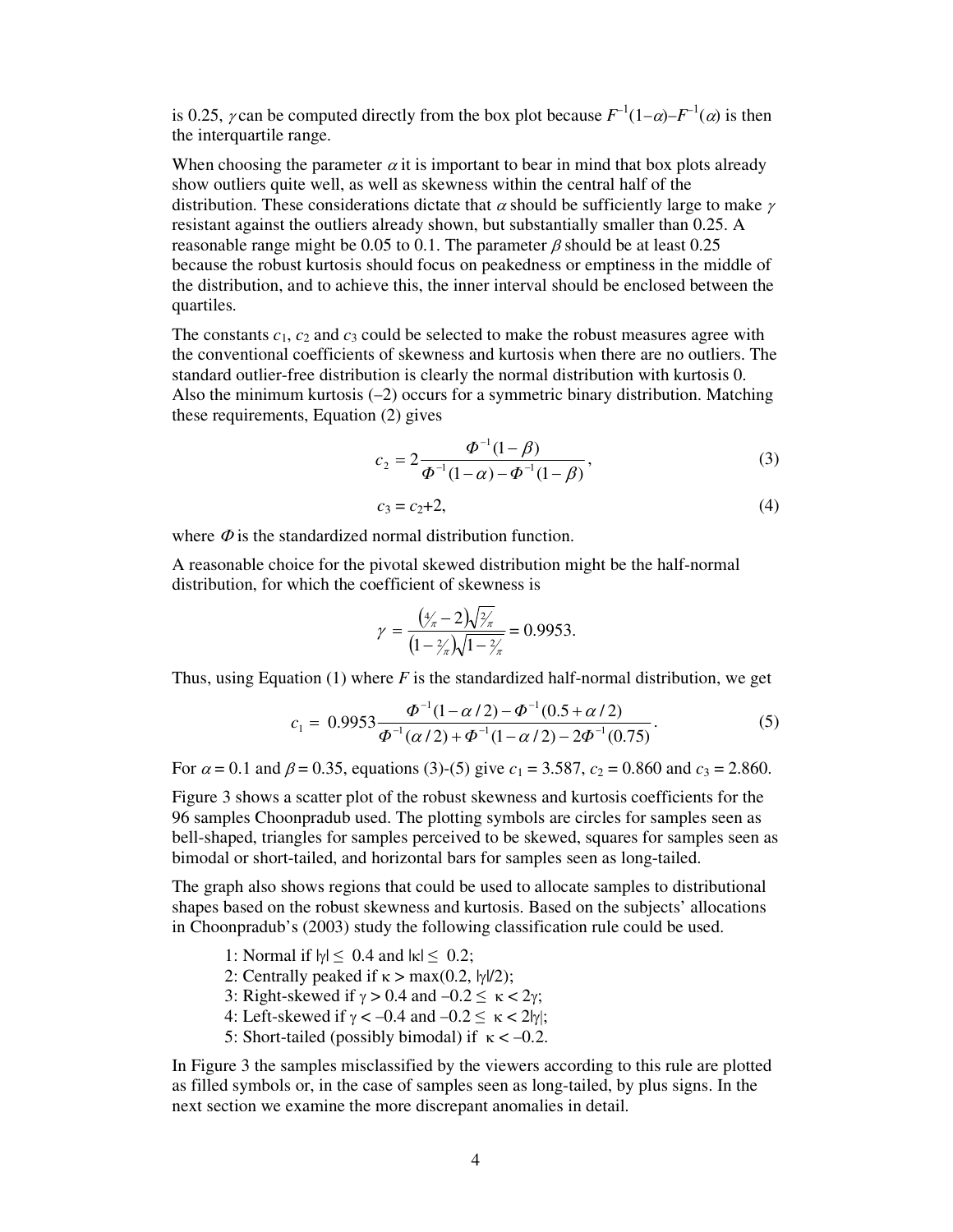Note that the skewed sample shown in Figure 1 has robust skewness 1.40 and robust skewness  $-0.19$ , which places it only slightly above the lower boundary of the region classified as right-skewed. This suggests that the horizontal boundary between the "skewed" and "short-tailed" regions should be replaced by a flat-topped hill.



*Figure 3: Robust skewness and kurtosis for 96 samples and allocation regions*

#### **3. Anomalous samples**

Figure 4 shows histograms and modified box plots for the eight samples where there was greatest disagreement between the viewers' perceptions and the rule. The samples are labeled as S1 to S96, and the viewers in Group 1 were shown sample S1-S16, those in Group 2 were shown S17-S32, etc. The sample sizes are shown next to the sample identifier.

The four samples shown in the left panel (S49, S57, S61 and S38) have robust skewness and kurtosis coefficients  $(1.24, 0.10)$ ,  $(-0.34, -0.30)$ ,  $(-0.67, -0.45)$  and  $(-0.92, -0.10)$ , respectively, and are thus classified as non-normal by the rule. Those graphed in the right panel (S20, S59, S60 and S72) have coefficients  $(0.030, -0.04)$ ,  $(-0.02, -0.07)$ ,  $(-0.03, -0.05)$  and  $(0.10, 0.10)$ , respectively, and are thus classified as normal by the rule.

S49 (size 50) was seen by 34 viewers as left-skewed, by 17 as long-tailed, and by the remaining 6 as bell-shaped. None said it was right-skewed. It has (Fisher) coefficients of skewness and kurtosis  $-0.17$  and 3.90. It appears that many viewers chose to ignore the outlier on the right but not the two on the left when making their decisions. The same viewers had divided opinions about the shape of S57 (size 100): 27 said it was bell-shaped, 21 left-skewed and seven bimodal, and these results are understandable, given that the sample would be classified as normal under a more liberal rule.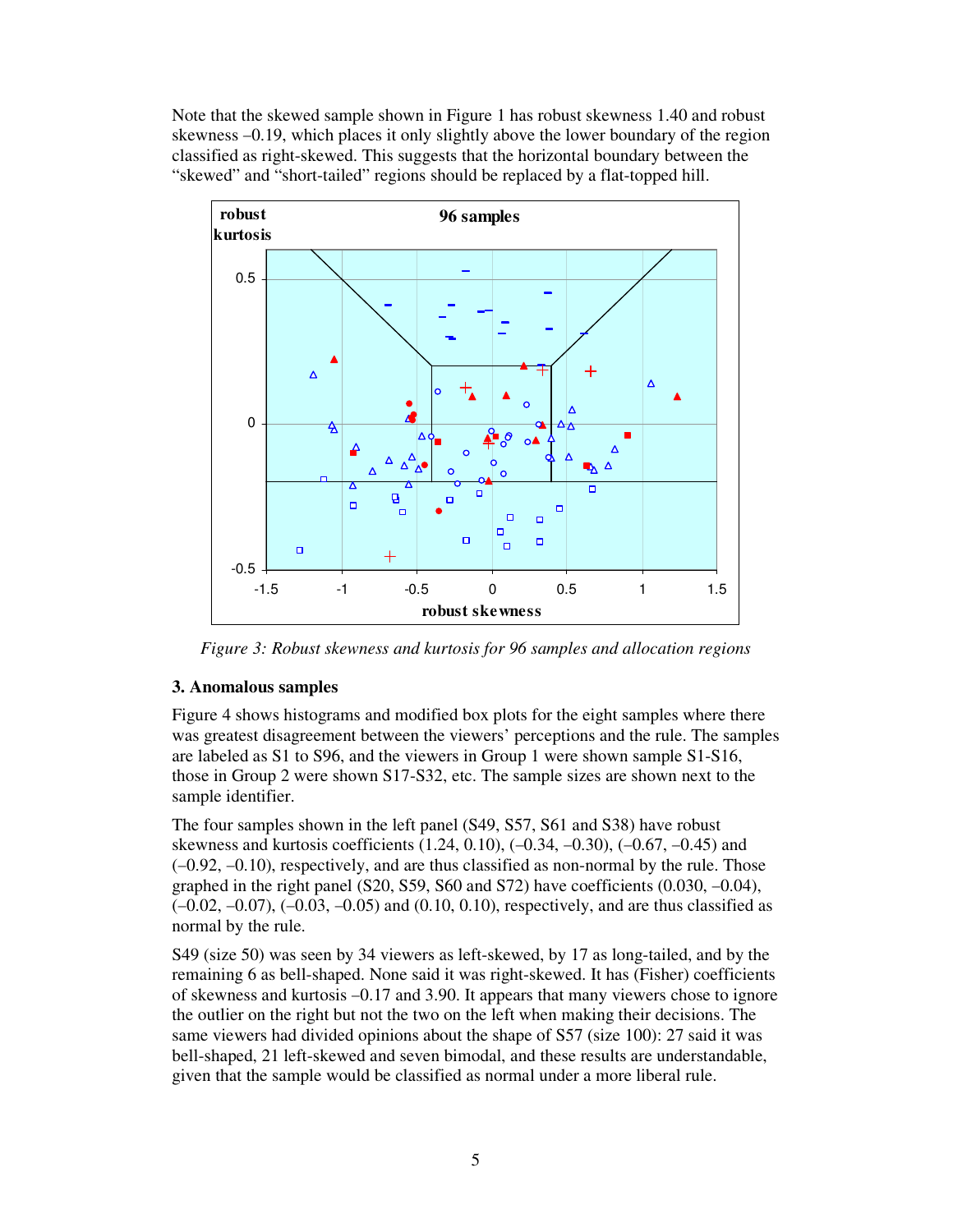

S61 (size 200) gave a surprising result. In this case 28 of the 57 viewers (the same ones who looked at S49 and S57) said it was long-tailed, 19 said it was bimodal, and seven saw it as bell-shaped.

*Figure 4: Samples where viewers saw differently to the allocation rule*

The results for S38 came from a different group of viewers, and were not remarkable. Of the 53 viewers, 30 saw bimodality and the others were evenly divided between bell-shaped, left-skewed, or other shape.

The four samples graphed in the right panel of Figure 4 are all classified as normal by the rule. Experienced teachers of Statistics know that students attribute non-normal features to sampling variability, so none of these results is surprising

#### **4. Graphing confidence intervals**

Turning to modifications of the box plot to include confidence intervals, McGill, Tukey, and Larsen (1978) suggested using the width of the box to represent the sample size, and/or using notches to denote a confidence interval for the median. As an alternative to notches to represent the confidence interval, Benjamini (1988) preferred a shaded bar centered at the median.

These alternatives provide additional information to the viewer in a single graphical component, but given that box plots show spread of data and confidence intervals get shorter when sample sizes increase, for comparing several populations it seems better to separate the confidence intervals from the box plots. For example, one could show box plots of one or more samples in the upper panel of a graph with confidence intervals for the corresponding population medians (or means, if preferred) in the lower panel.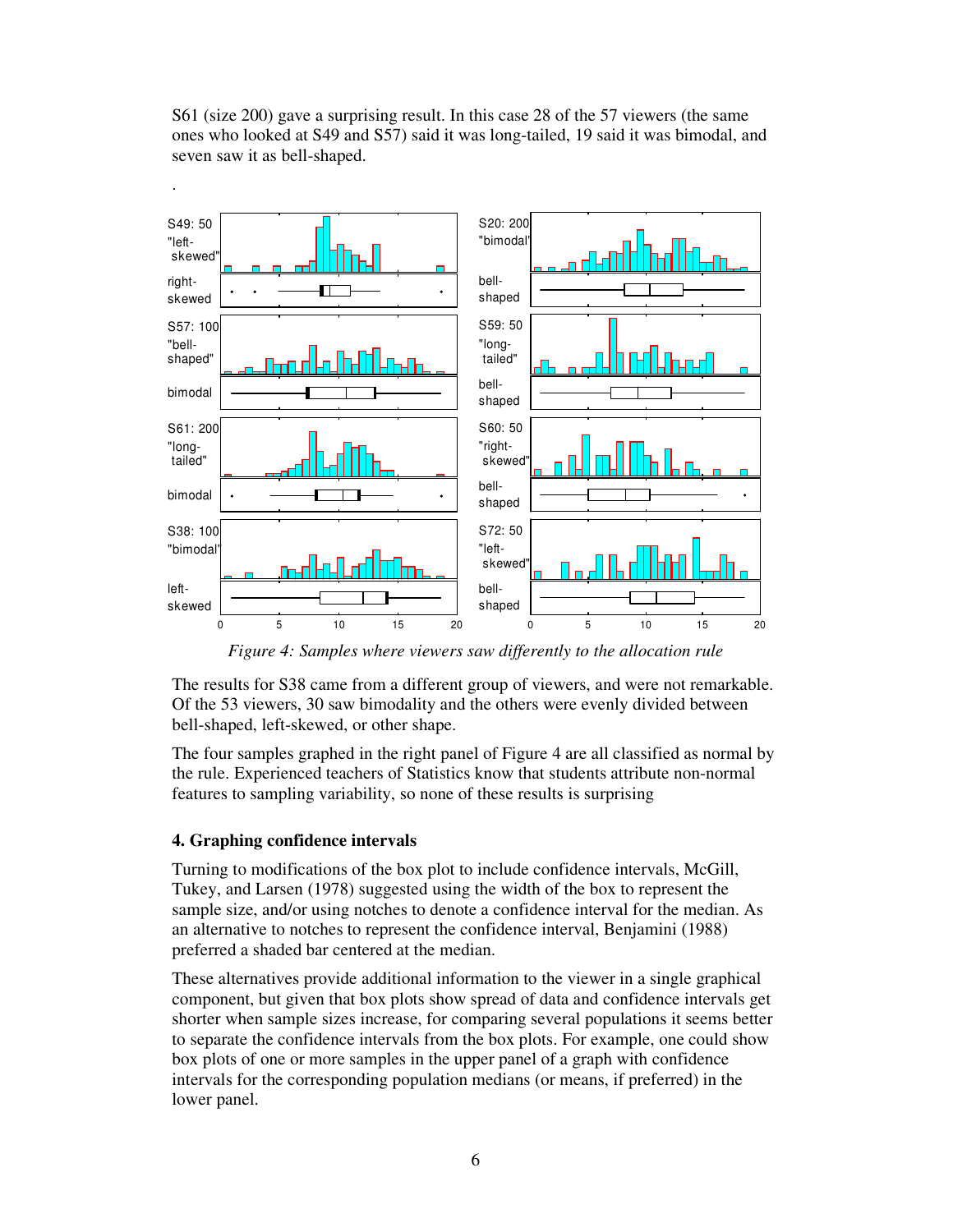While it is useful to show confidence intervals when comparing location parameters, a confidence interval for the disparity between these parameters is more informative. For two samples, student's t-test gives a confidence interval for the difference between the population means, which can be graphed on a horizontal axis together with a vertical line passing through the origin. Thus, if the difference between the two sample means is statistically significant, the confidence interval does not intersect the vertical line, and vice versa. The graph could be placed below the conventional graph showing confidence intervals for the individual population means, using the same scale and with the point denoting the absolute value of the difference between the means aligned with the mean of the combined samples.

This graph can be extended to more than two samples, using a measure of the disparity between the means of several populations, such as the root-mean squared difference. Figure 5 shows such a comparison using four samples of blood lead levels of schoolchildren attending schools at different locations on the Pattani River (polluted due to historical tin mining near two villages and a boat repair yard near the other two, see Geater et al 2000). The blood lead concentrations were measured in micrograms/deciliter and then log-transformed. Pairs of points denoting the means are joined if the corresponding Kramer-Tukey pairwise test based on the studentized range (see, for example, Cheung and Cheng 1996) is not statistically significant.



*Figure 5: A graphical method showing confidence intervals for comparing means*

## **5. Conclusions and discussion**

Tukey's box plot highlights outliers and shows skewness in the central half of the distribution. By masking data between the outliers, it does not give the viewer much opportunity to be unduly swayed by sampling fluctuations. We believe that previous attempts to improve the box plot by showing shape information have not become popular for at least three reasons as follows.

First, including shape information makes the graph more complicated and more difficult to interpret, particularly if one is primarily interested in comparing several samples. Second, shape variations have relied on density estimation requiring an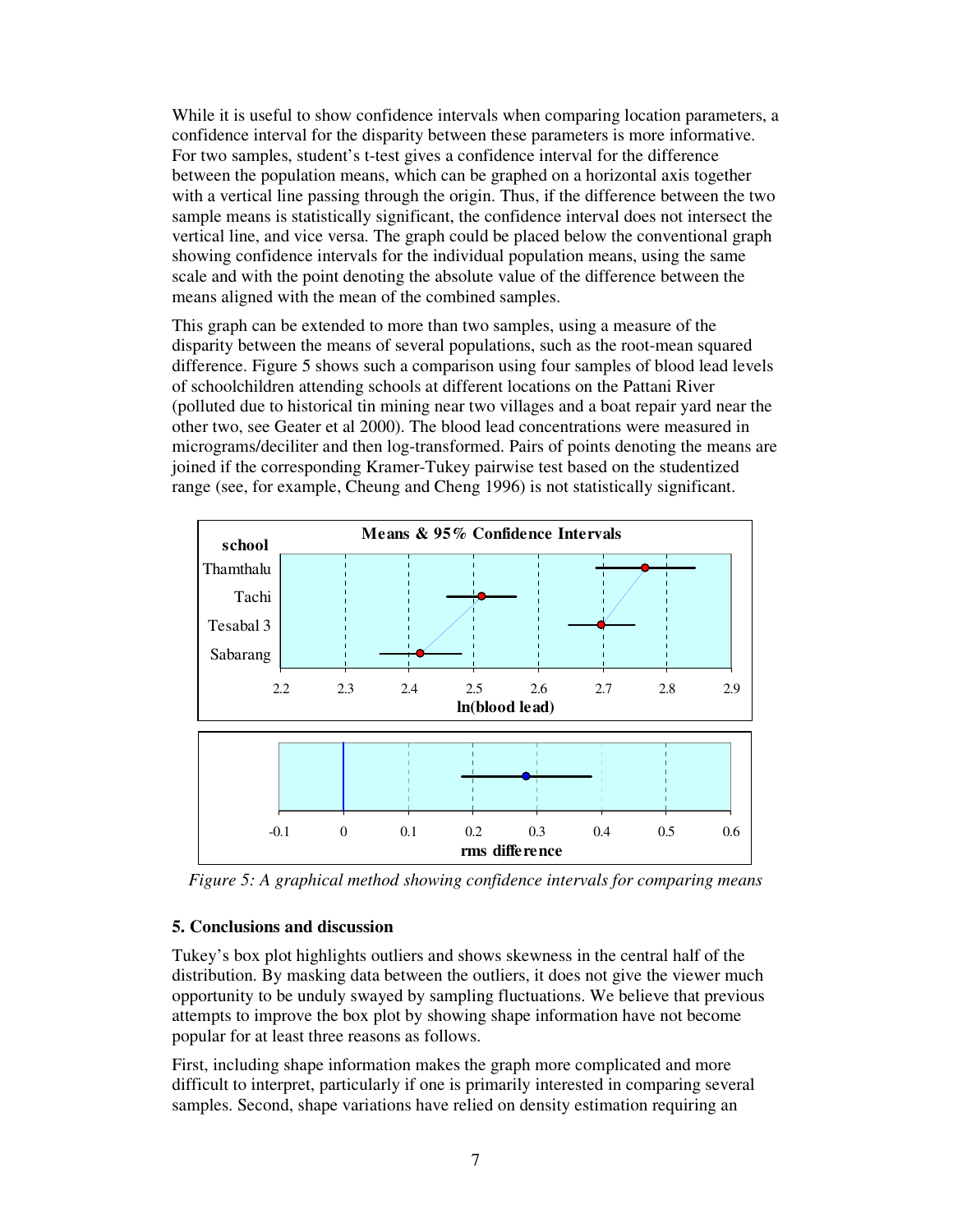additional smoothness parameter to be estimated. Third, and perhaps most important, showing too much shape information when graphing the distribution of a sample of data can mislead viewers into making erroneous conclusions.

Given that the box plot does not adequately show bimodality and central peakedness, we have suggested a very minor enhancement that does not change the essential shape of the box plot, namely, to show bimodality by thickening the ends of the box denoting the quartiles, to show central peakedness by thickening the dividing line denoting the median, and to highlight skewness by thickening just one end of the box. The criteria for making such enhancements is based on robust estimators of skewness and kurtosis that extend the statistics used to create the box plot (the median and quartiles) to include two further quantiles, and the sample size is not an issue.

While it could be argued that trying to improve the box plot is like gilding the lily, and that if more data need to be displayed histograms are adequate, there is evidence that both box plots and histograms can mislead viewers. Most statistically literate viewers, when shown a very short-whiskered symmetric box plot with no outliers, describe the underlying distribution as "symmetric" or "short-tailed" but overlook the fact that such a distribution must have two or more modes (Wainer, 1990). Choonpradub's (2003) study based on over 300 university students studying Statistics provided evidence of their inability to make correct conclusions about distributional shape from histograms.

Attempts to improve the box plot to include information about sample size (and thus, indirectly, confidence intervals of location parameters) have not been widely adopted, we believe, again because they detract from the box plot's basic simplicity. We argue that such information is more effectively shown in a separate graph, or at least in a separate panel of the graph showing the box plot(s). When several populations are to be compared, we recommend graphing confidence intervals for the means, with pairs of points denoting the sample means joined by dotted lines whenever the corresponding pairwise multiple comparison tests are not statistically significant, and with a separate confidence interval for the root-mean-squared difference in the population means.

#### **References**

- Anscombe, F.J. (1973), "Graphs in Statistical Analysis," *The American Statistician*, 27(1): 19-
- Benjamini, Y. (1988), "Opening the Box of a Boxplot," *The American Statistician*, 42(4), 257-262.
- Cheung, S., and Chen, W. (1996), "Simultaneous Confidence Intervals for Pairwise Multiple Comparisons in a Two-way Unbalanced Design," *Biometrics*, 52, 463-472.
- Choonpradub, C. (2003), *Improved Graphical Methods for Displaying Single and Paired Samples of Continuous Data*. PhD Dissertation. Macquarie University, Sydney, Australia.
- Cleveland, W.S. (1994), *The Elements of Graphing Data (revised ed)*. AT&T Bell Laboratories. Murray Hill, NJ.
- Frigge, M., Hoaglin, D.C., and Iglewicz, B. (1989), "Some Implementations of the Boxplot," *The American Statistician*, 43(1), 50-54.